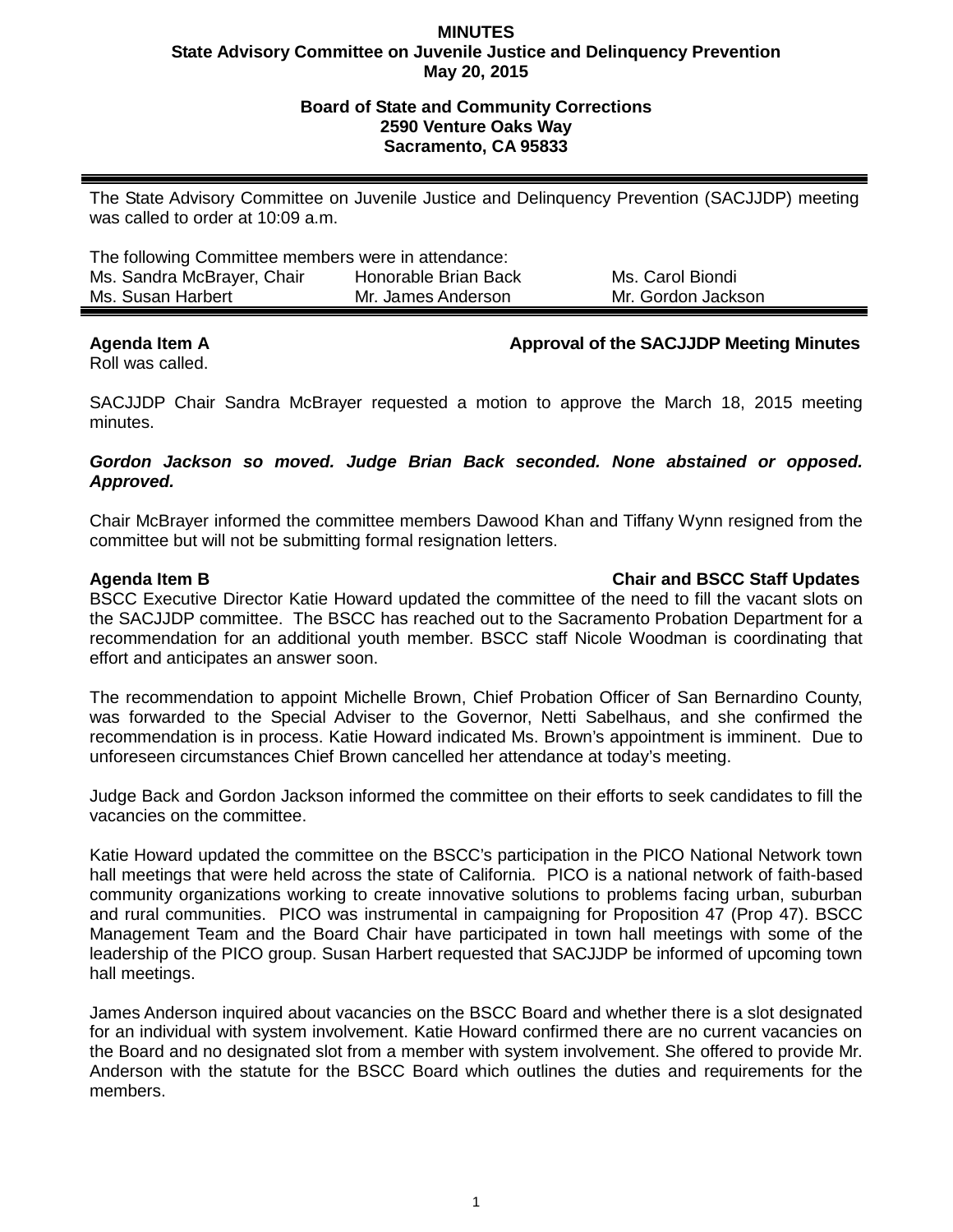BSCC Deputy Director Mary Jolls informed the committee she will present at the June 2015 BSCC Board meeting with the recommendations SACJJDP made regarding the grant programs to be funded with Proposition 47 dollars to include the following: 1.) Include representation of juvenile justice stakeholders in the process of analysis of Prop 47, 2.) Include juvenile justice representation on the ESC and 3.) Consider juvenile justice programs and clients eligible for Prop 47 grant funds.

Chair McBrayer asked for a motion to approve the recommendations regarding Prop 47 grant funds to be presented to the Board in letter format.

#### *Carol Biondi so moved. Gordon Jackson seconded. None abstained or opposed. Approved.*

Chair McBrayer requested to agendize discussion on Prop 47 at the next meeting.

Katie Howard gave an update on budget hearings, which initiated a discussion regarding the \$8 million in Community Recidivism Reduction grants allocated in 2014-15. Ms. Howard reported that BSCC staff surveyed counties in April 2015 to assess the progress of counties in utilizing these funds. The survey results indicate that many counties have not yet spent the funds and that the counties are in various stages of obtaining Board of Supervisors approval, releasing an RFP/RFA, or awarding funds and beginning work. Ms. Howard agreed to have staff send out the survey results to committee members along with the Frequently Asked Questions from last year regarding the Community Recidivism Reduction Grant.

Katie Howard initiated a discussion regarding SACJJDP roles, responsibilities, and scope of responsibilities. Ms. Howard said the BSCC is committed to working this out and will be conducting at least a half day retreat with those BSCC staff who work on juvenile justice programs to look at the responsibilities of the SACJJDP and the Juvenile Justice Standing Committee.

Noting the longevity of some of the SACJJDP members, Katie Howard expressed interest in improving the BSCC-SACJJDP partnership. She noted there have been challenges on the issue of pepper spray and indicated interest in the work currently underway by the California Association of Probation Institution Administrators (CAPIA) on this issue. Ms. Howard then conveyed the decision that it is not SACJJDP's role to weigh in on policy decisions related to on the ground operations of juvenile detention facilities, such as pepper spray. The question then turned to defining what is possible and appropriate for the SACJJDP. Carol Biondi shared the direction she received at the time she was appointed, James Anderson shared his thoughts after consulting SAG members from other states, and Gordon Jackson questioned where clarity regarding the SACJJDP's role would come from. Sandra McBrayer reminded the group that Judge Timberlake will attend the next meeting to share OJJDP's perspective regarding the SACJJP's roles and responsibilities and added that California is unique in having a Board over its SACJJDP. Katie Howard indicated support for Judge Timberlake's participation and noted that pertinent information from his presentation could help inform the Board's decision on this issue. Ms. McBrayer indicated the committee will take what they learn from Judge Timberlake, combined with a review of the law and input from other SAG's, and develop a report to the BSCC Board and the Governor conveying that learning.

Katie Howard noted that Governor Brown is passionate in his belief that government decisions should be made at the lowest level possible and that oversight is the responsibility of counties.

Members returned at 12:30 with a continuation of the Staff Update wherein Mary Jolls shared the process to be used any time SACJJDP has concerns on legislation. That process will be that SACJJDP shares its concerns with BSCC staff who will convey those concerns to the Governor's Office. Upon hearing back from the Governor's Office, BSCC staff will report back to the SACJJDP. Sandra McBrayer noted that the test case for this process was AB 80 which would establish an interagency taskforce on the status of boys and men of color. Mary Jolls advised that the request for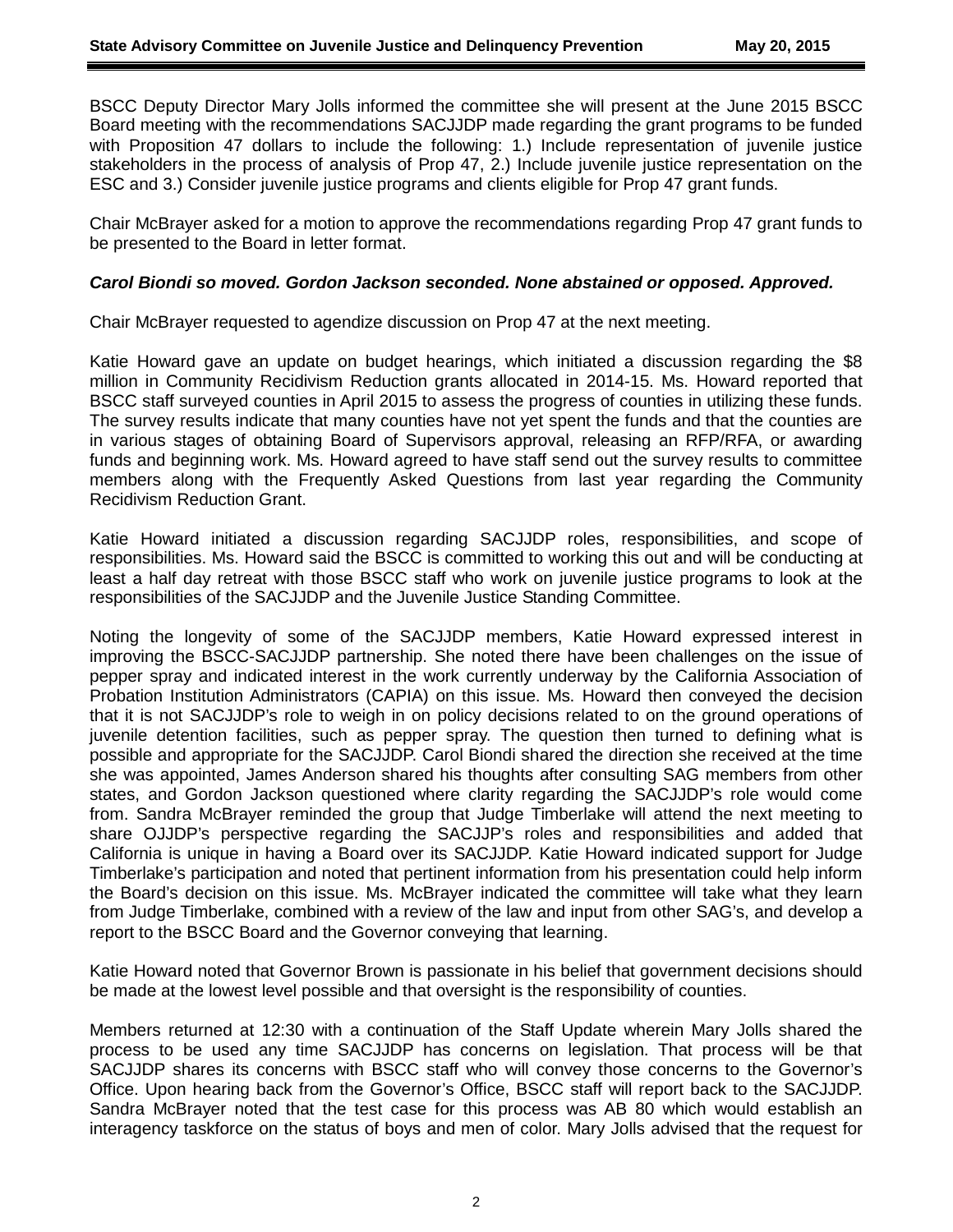R.E.D to be added to the taskforce proposed in AB 80 was reviewed by the Governor's Office, that this recommendation was not supported but instead SACJJDP should work with the Board Chair in identifying her selection to the taskforce. Mary Jolls advised that she would contact the author's office to advise them of the R.E.D.

Chair McBrayer requested a motion that the committee make a recommendation to the BSCC Board Chair that the BSCC representative on the AB 80 taskforce be a member of the R.E.D committee.

#### *Judge Back so moved. James Anderson seconded. None abstained. None opposed.*

Mary Jolls informed the committee that, in response to a request from the SACJJDP, a presentation regarding adolescent brain development and trauma informed care will be made at an upcoming BSCC Board meeting.

BSCC staff Nicole Woodman informed the committee about heightened efforts within the BSCC to coordinate across divisions on juvenile justice matters.

BSCC staff Daryle McDaniel provided an update on the Edward Byrne Justice Assistance Grants, including award amounts by project.

SACJJDP Chair Sandra McBrayer notified the committee about a proposal to eliminate Title II funding from the federal budget. Ms. McBrayer encouraged committee members to write letters to their representatives in congress to let them know how important this funding is to California. BSCC staff will provide a fact sheet to SACJJDP members to facilitate information sharing with congressional leaders.

Chair McBrayer updated the committee on the recommendations of the Juvenile Justice Data Working Group to consolidate and improve the reporting requirements for the Youthful Offender Block Grant and the Juvenile Justice Crime Prevention Act. She also notified the committee that BSCC applied to participate in Georgetown's RED Capstone project, and that a settlement has been reached with Contra Costa County to eliminate solitary confinement for youth with mental disabilities. BSCC staff will provide a copy of the settlement agreement to SACJJDP members.

### **Agenda Item C Review of Proposed Legislation**

Carol Biondi initiated a discussion regarding the nature and format of legislative information provided to the committee. BSCC staff Shalinee Hunter explained the process used by BSCC to track legislation and noted that the contents of BSCC-provided reports is all written by an outside entity. It was agreed that receiving both the BSCC's legislative report and Commonweal's legislative summary would be beneficial.

## **Agenda Item D Juvenile Probation & Camps Funding Update**

BSCC staff Melynda Gillies provided the committee with information the Juvenile Probation and Camps funding and the BSCC's role in collecting county information regarding the juvenile camps portion of this funding which is based on the prior year average daily population at county camps/ranches. There is no reporting required on the juvenile probation component; it is a direct allocation from the State Controller's Office to the counties.

### **Agenda Item E Title II Budget & Local Application Update**

BSCC staff Nicole Woodman provided an update on the status of Title II grants, including the total allocation amounts provided to the various grantees.